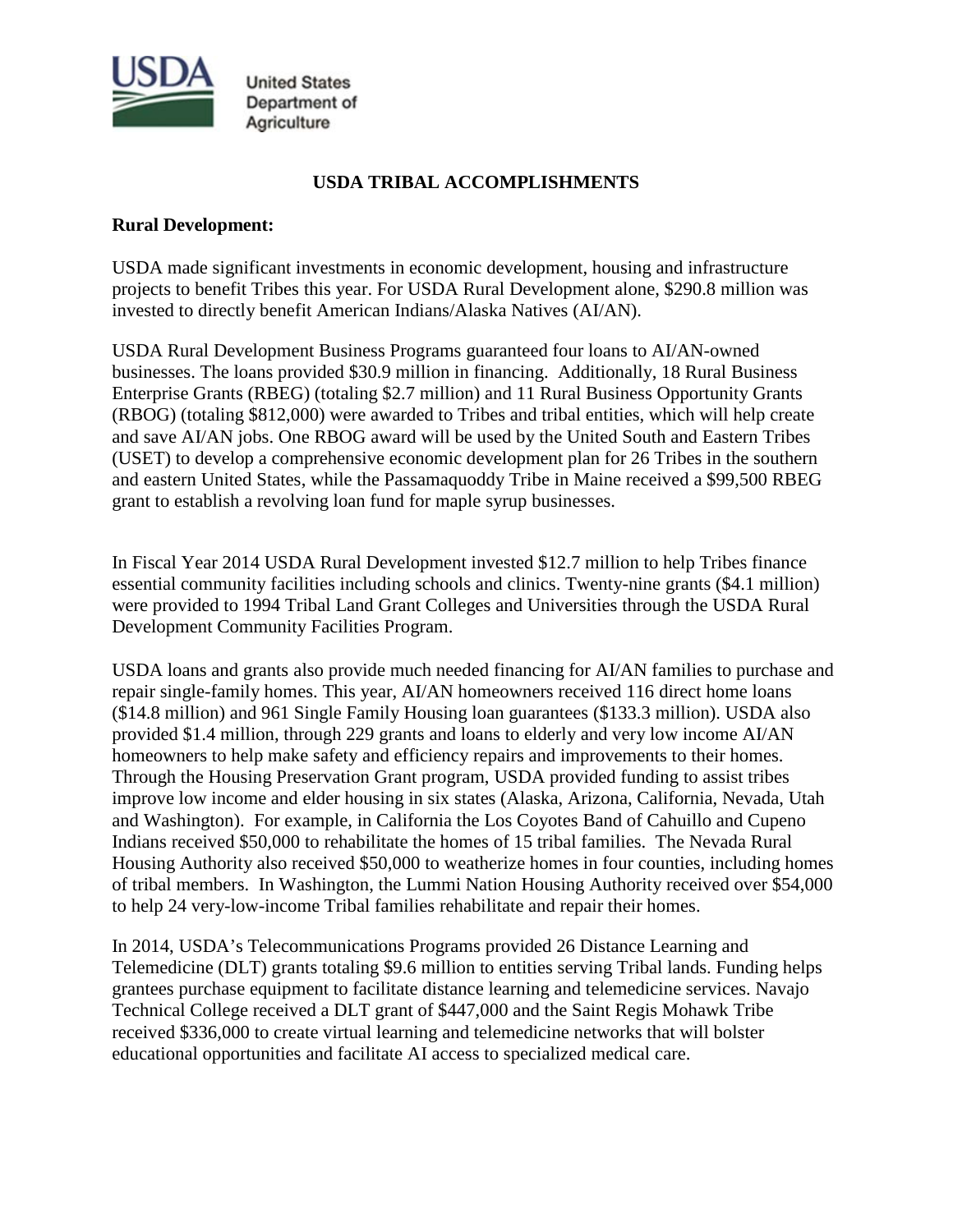USDA invested in 71 water and environmental projects benefitting Tribal communities throughout FY 2014. In total \$53.3 million directly benefitted AI/ AN. Total development cost of these projects – including funding from additional investors - totaled \$147.7 million. Nearly 57 percent of the project financing came from USDA. 18 of these projects were in Alaska and 11 were funded through the Rural Alaska Village Grant program.

This year, USDA's Electric Programs invested \$17.2 million in direct loans to rural electric utilities. This investment brought new and improved electric infrastructure to 10,086 Native American electric consumers. USDA also provided 4 High Energy Cost Grants for Tribal projects, totaling \$6.2 million. Two of these grants were awarded to the Anchorage-based Alaska Village Electric Cooperative, which serves communities in Southwest Alaska, one was provided to the Denali Commission and another was awarded to Sacred Power Corporation for projects within the Navajo Nation.

# **Additional USDA Tribal Investments:**

This week, on behalf of the White House Rural Council, six federal agencies, including USDA joined to announce 26 communities selected to participate in [Local Foods, Local Places,](http://www.whitehouse.gov/sites/default/files/docs/announcement_-_local_foods_local_places_2014_final.pdf) a federal initiative providing technical support to integrate local food systems into community economic action plans. Under this effort, a team of agricultural, transportation, environmental, health, and regional economic experts will work directly with the communities to develop local food projects they proposed. Project proposals include repurposing vacant land into local food production, developing year-round retail markets for local food products, and establishing food hubs to increase local food supply chains.

Local Foods, Local Places is a partnership among USDA, EPA, Department of Transportation (DOT), ARC, the Delta Regional Authority (DRA) and the Centers for Disease Control (CDC). The initiative draws on the Administration's [Partnership for Sustainable Communities,](http://www.sustainablecommunities.gov/) USDA's [Seven Strategies for Economic Development](http://www.rurdev.usda.gov/RD_EconomicDevelopment.html) and other place-based strategies to address regional challenges. The 26 Local Foods, Local Places communities were chosen from among 316 applicants. The initiative is jointly funded at more than \$750,000.

Also this week, Secretary Vilsack announced \$9.7 million in grants to 62 community-based and non-profit organizations, and educational institutions to conduct training, outreach and technical assistance for socially disadvantaged, veteran, and tribal farmers and ranchers. Indian Tribal Organizations and land grant institutions, including 1994 Tribal Colleges and Universities, serving Indian Country received 13 of these grants, totaling over \$2 million. These awards are distributed through the Outreach and Assistance to Socially Disadvantaged Farmers and Ranchers and Veteran Farmers and Ranchers Program, also known as the ["2501 Program".](http://www.outreach.usda.gov/grants/)

Also announced by the Secretary:

• \$5.4 million loan to upgrade broadband service for residents of New Mexico's Mescalero Apache Reservation. This is the first telecommunications loan USDA has made under the [Substantially Underserved Trust Area \(SUTA\)](http://www.rurdev.usda.gov/suta.html) provision of the 2008 Farm Bill. Congress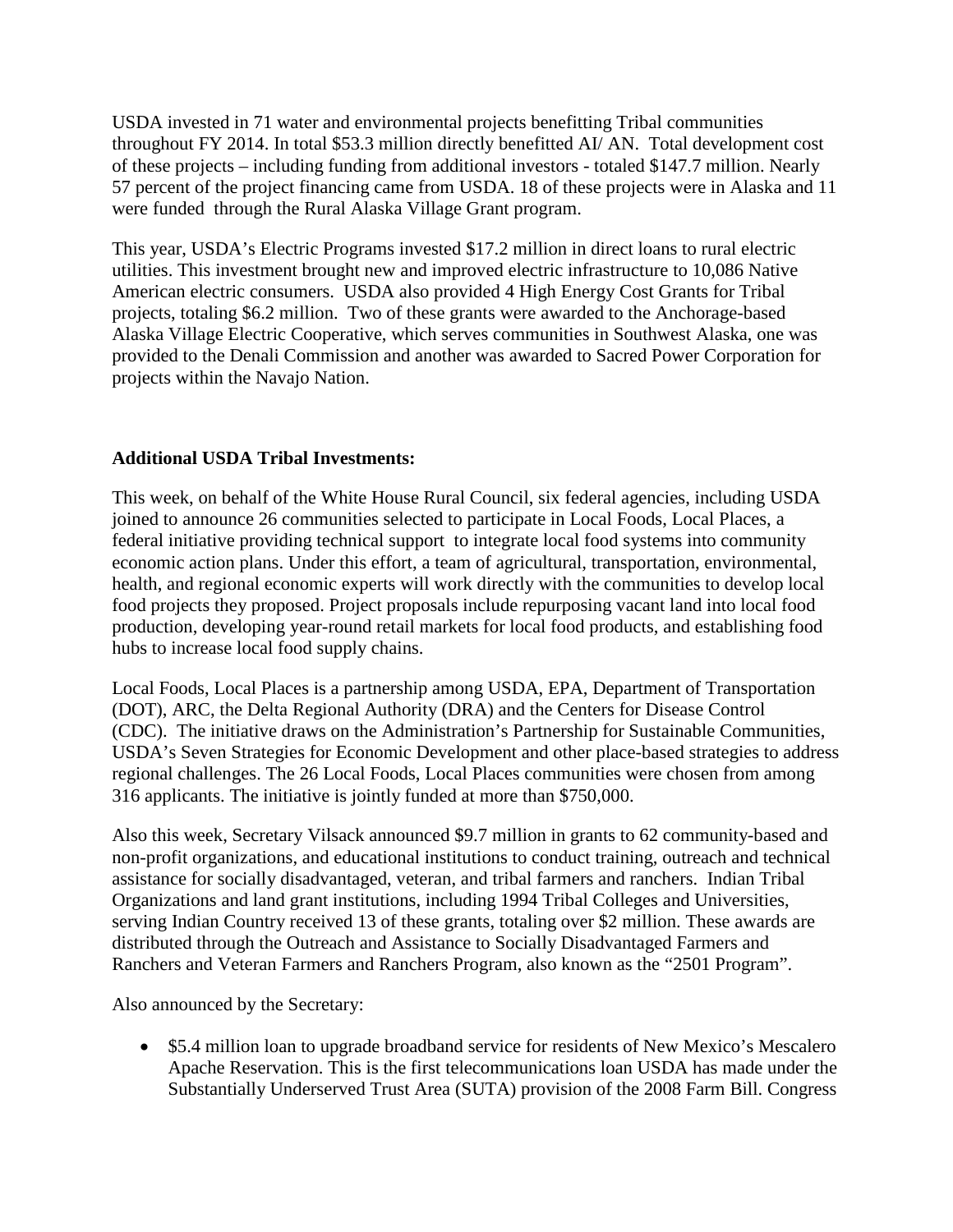implemented SUTA to help USDA's Rural Utilities Service (RUS) improve Tribal infrastructure including offering Tribal borrowers lower interest rates and extended payment terms for RUS loans. It also waives some requirements that applicants provide matching funds for approved projects.

- 29 loans or grants totaling \$4.1 million to twenty-eight 1994 Land Grant Tribal Colleges through [USDA Rural Development's Community Facilities program.](http://www.rurdev.usda.gov/HAD-CF_Loans.html) This program provides loans and grants to construct, enlarge or improve community facilities for health care, public safety and public services.
- Partnerships between USDA and three Tribal Colleges (Oglala Lakota College, Kyle S.D.; Institute of American Indian Arts, Santa Fe, N.M.; United Tribes Technical College, Bismarck, N.D.) to provide grant writing assistance and other services to help traditionally underserved communities access federal resources as appropriate.

## **Farm Service Agency:**

In FY 2013, USDA's Farm Service Agency (FSA) provided over \$71 million in direct small business lending to 1,200 Native American-owned farming and ranching businesses. These funds were used to purchase land, equipment, and breed stock. The program assists Native American farms and ranches with their initial financing needs, providing the ability to create or enhance credit and strengthen small businesses, to improve rural economies. Additionally, the Agency guaranteed over \$35 million in commercial loans made to Native American farmers and ranchers. In the last 5 years the Agency has made or guaranteed \$470 million in assistance to Native American farmers and ranchers. Additionally, the USDA Farm Service Agency is working closely with Treasury's Community Development Financial Institutions (CDFI) Fund and the Native American CDFI Network to certify Native American owned CDFIs as eligible lenders for FSA's Guaranteed Loan Program. This partnership of FSA and Native CDFI's will improve access to capital for Native American farmers and ranchers.

# **Improving Nutrition for At Risk Women, Infants and Children:**

The USDA Special Supplemental Nutrition Program for Women, Infants and Children (WIC) serves as an adjunct to good health care for low income nutritionally at risk women, infants, and children. WIC helps participants choose and maintain a healthy lifestyle by providing supplemental foods, nutrition education and breastfeeding counseling, and referrals to health care and other social services. Currently, 34 federally-recognized Indian Tribal Organizations operate a WIC Program in the same capacity as a State. In FY 2014, these entities received a total of \$61.2 million for their WIC Programs. These funds are used to pay for the supplemental foods and nutrition services provided to WIC participants as well as administrative costs. In addition, \$1.4 million was provided to Indian Tribal Organizations to support their WIC breastfeeding peer counseling programs in FY 2014.

#### **Food Distribution:**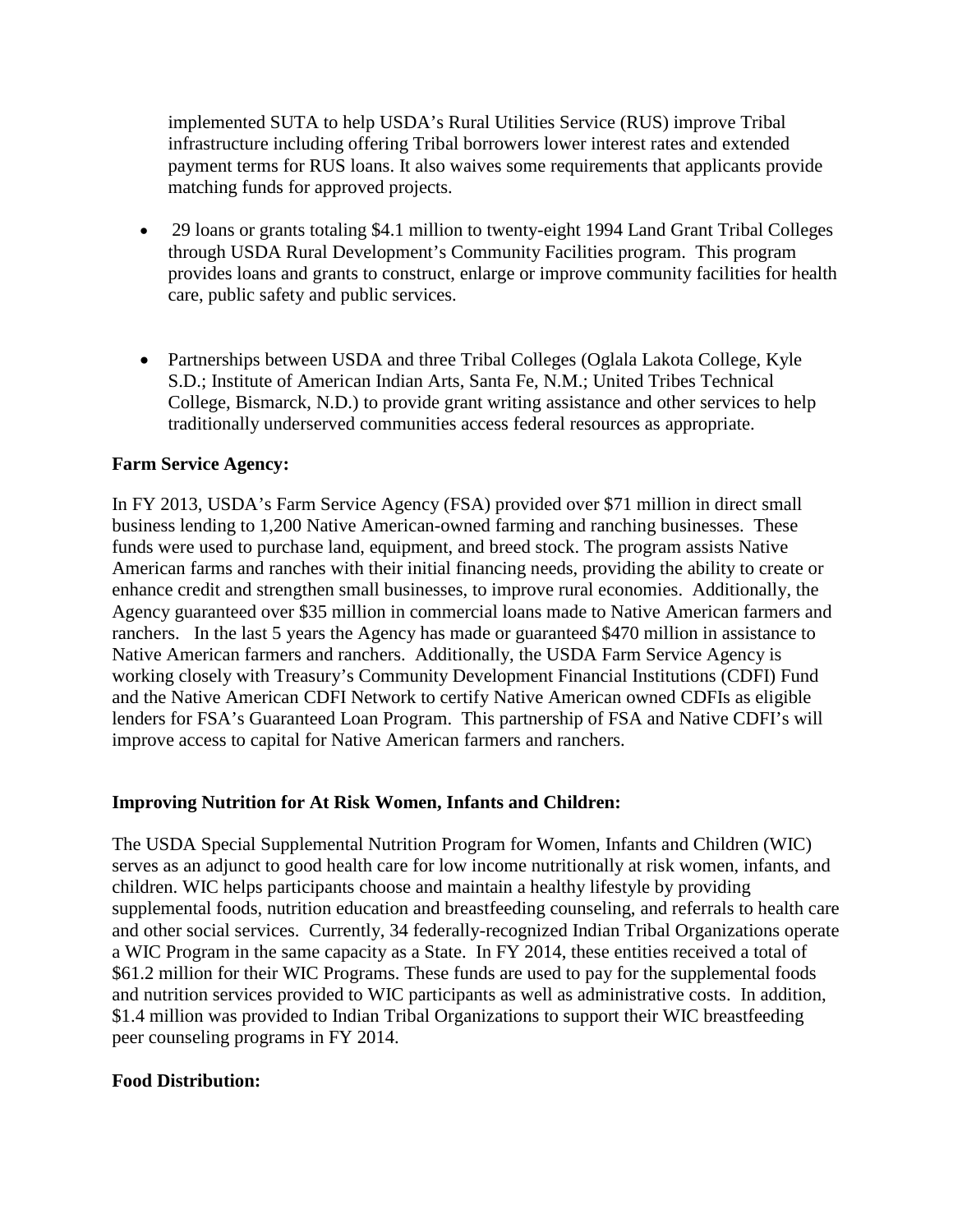In FY 2014, five States and 100 Indian Tribal Organizations (ITOs) administered the *Food Distribution Program on Indian Reservations* on 276 reservations, pueblos, rancherias, and Alaska Native Villages. Nutrition assistance was provided to approximately 85,000 participants on an average monthly basis.

## **National Institute for Food and Agriculture:**

USDA's National Institute of Food and Agriculture (NIFA) manages four USDA funding programs for land-grant tribal colleges and universities (TCUs): the Tribal Colleges Research Grants program, the Tribal Colleges Education Equity Grants program, the 1994 Tribal Colleges Extension Services program, and the 1994 Tribal Colleges Endowment program. NIFA funds research, education, and extension programs that enable tribal colleges to recruit and retain students into the food and agricultural sciences. Graduates of these programs are better qualified to enter the workforce as healthy individuals and community problem-solvers. These programs also empower individuals and communities to increase economic opportunities and quality of life, improve nutrition and health, and protect and enhance natural resources and the environment.

In 2014, 34 TCUs with land grant status received approximately \$14.3 million in grant award funds. NIFA also provided support to the Federally Recognized Tribal Extension Program, funding 36 awards totaling \$2.9 million to provide essential youth development and agriculture development services at the tribal level. Together, these programs provided funds for 96 student scholarships, 119 student internships, 21 distance education programs, and 22 related projects. In addition, NIFA served approximately 54,000 youth with after school nutrition and natural resource education programs.

NIFA 1994 Land Grant Institution and Federally Recognized Tribes Extension Grant Awards – 2014:

| Program Name                       | Amount Awarded |
|------------------------------------|----------------|
| 1994 Equity in Education:          | \$3,439,000    |
| 1994 Extension Programs:           | \$4,263,660    |
| 1994 Research:                     | \$1,678,249    |
| <b>Federally Recognized Tribes</b> |                |
| Extension:                         | \$2,917,440    |
| 1994 Institutions Endowment        |                |
| <b>Fund Distribution:</b>          | \$4,882,043    |
| Total 2014 Awards                  | \$17,179,732   |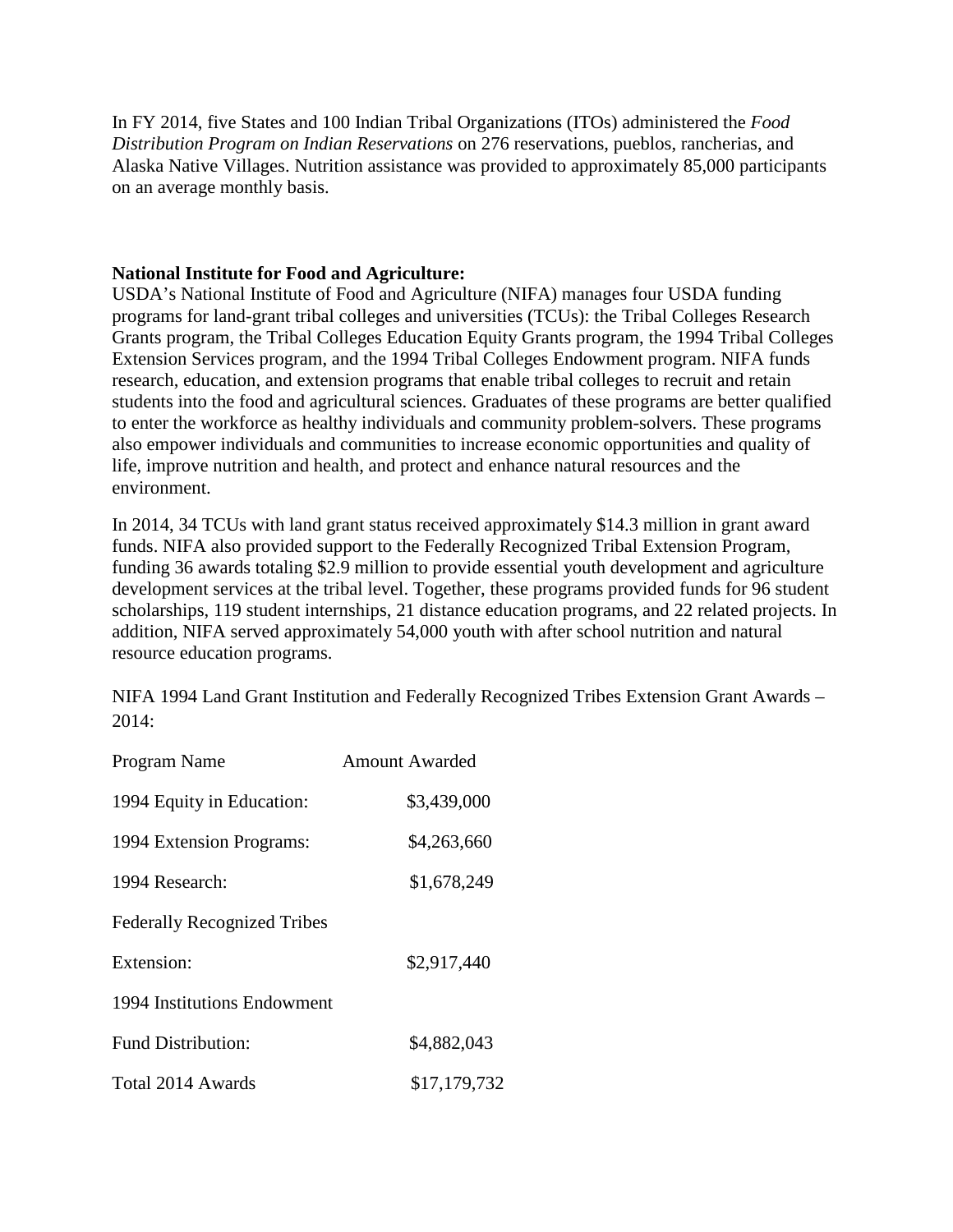## **Agricultural Marketing Service:**

The Agricultural Marketing Service (AMS) works to improve opportunities for U.S. growers and producers, including those involved in local and regional food systems. In Fiscal Year 2014, AMS, through its Farmers Market and Local Food Promotion Program, awarded over \$27 million in competitive grants to expand direct farmer-to-consumer and intermediary local food businesses. Typical businesses that are supported by these grants are farmers markets, community supported agriculture programs, food hubs, local food aggregation facilities, local food processors, farm to institution establishments, and other local food enterprises. Of the \$27 million, approximately \$900,000 was awarded to 13 Tribal organizations across 10 states (AK, AZ, CA, CO, ME, MI, MT, NM, SD, WI).

Results: In carrying out its work to support the development and expansion of local and regional food systems, AMS has been providing technical assistance to the Oneida Nation as the Tribe works to establish a local food hub on their reservation. Specifically, AMS has provided architectural design support and consultation regarding efforts to build a Food Center that would include: (1) an entrepreneurial kitchen for community members to develop their own products for sale; a cannery for production and for community use (the main production will be traditional white corn (and its derivatives -- dehydrate, flour, pancake mix, etc.), apples from our orchard (apple chips, apple pie filling, apple butter), pickles, salsas, and jellies/jams); a Farmers' Market with multi-use space – for summer outdoor, and winter indoor; artisans, special events, etc; a community gathering space; and an aquaponic farm for a Farm to School program and educational tours. The Oneida Nation is still in the planning stages of this effort. AMS will remain engaged through their planning process.

AMS also purchases a variety of domestically produced and processed commodity food products, through a competitive process among approved vendors. These purchase activities support American agriculture by providing an outlet for surplus products and encouraging domestic consumption of domestic foods. The wholesome, high quality products, collectively called USDA Foods, are delivered to schools, food banks, and households in communities across the country and are a vital component of our nation's food safety net. Over the past year, USDA's Agricultural Marketing Service (AMS) has assisted Kiva Sun Foods, a Native American-owned small business, in navigating the vendor application process. Those efforts recently resulted in the company's designation as an AMS-approved vendor for bison. This development is timely, given the strong desire expressed recently by recipients of commodities donated through the USDA's Food Distribution Program on Indian Reservations (FDPIR) to receive traditional Native American-produced foods in general and bison in particular.

In addition to Kiva Sun Foods, The Swinomish Fish Company, a Native American, 8(a) certified business, has become an eligible supplier of canned salmon, which is purchased mainly for the Food Distribution Program on Indian Reservations (FDPIR). Native American Enterprises, a Native American, service-disabled veteran-owned business and 8(a) certified business, is also an eligible supplier of ground beef and beef roast. The beef roasts are mainly purchased for the USDA Food Distribution Program on Indian Reservations (FDPIR).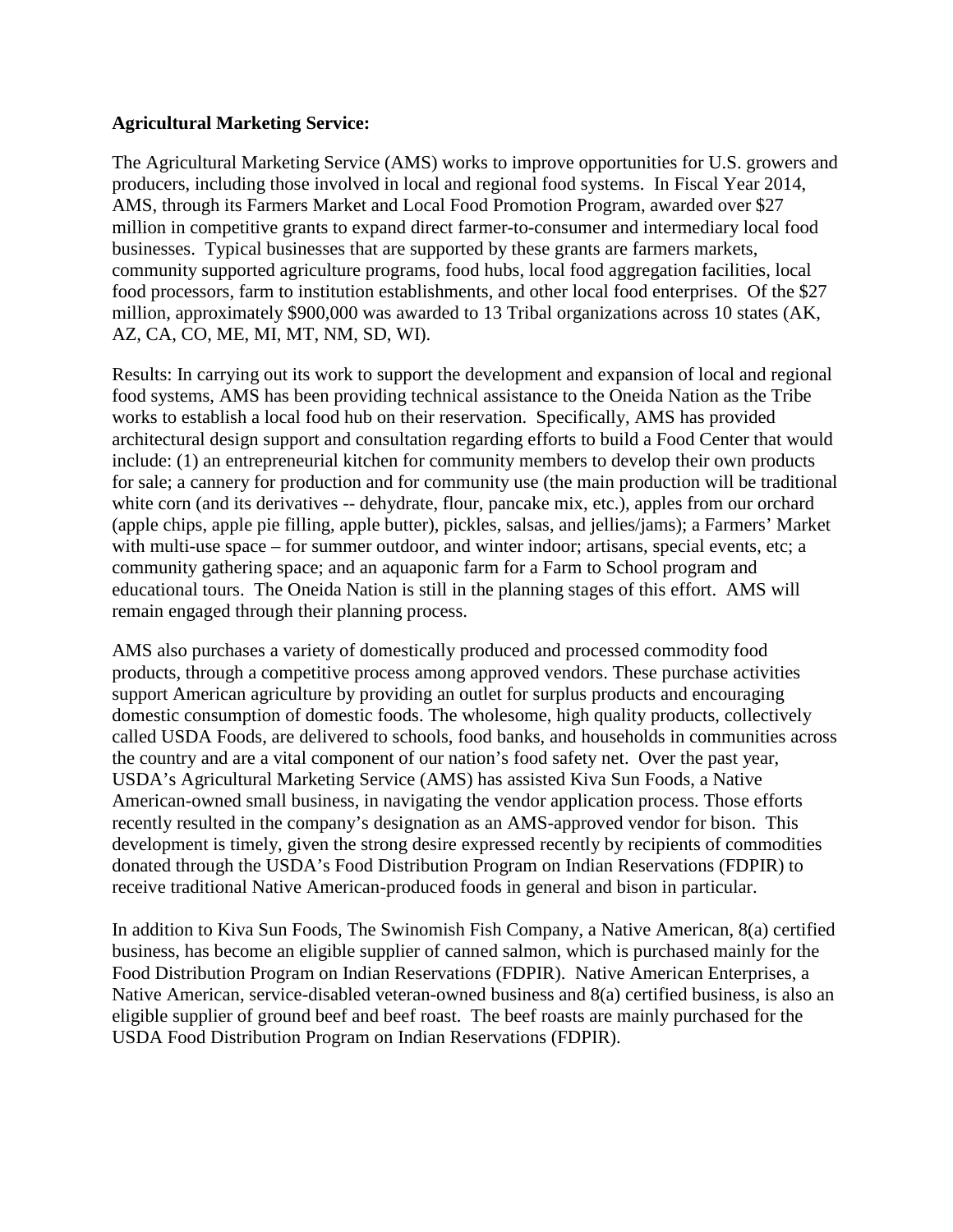AMS has held three Tribal consultations in 2014. The Tribal consultations focused on Farm Bill updates as well as program information that would specifically benefit Tribes. Some of those who participated in the consultations have been leaders and representatives of Tribal Farm Advocates, the San Carlos Apache Tribe, the Seminole Nation of Oklahoma, the White Earth Nation, the Eastern Band Cherokees of North Carolina, 1994 Colleges and Universities and the Intertribal Agricultural Council. Connected to the Tribal consultations, on May 19, 2014, USDA's Agricultural Marketing Service, in cooperation with the USDA Office of Tribal Relations, conducted a webinar to explain grant opportunities through the Farmers Market and Local Food Promotion Program for Tribes.

## **Agricultural Research Service:**

The USDA's Agricultural Research Service (ARS) continued to collaborate with Tribal Colleges and Universities (TCUs) focusing on establishing cooperative research and employment of Native American students in Agency laboratories. ARS supported the White House Initiative on TCUs and continued to pursue goals to improve communications through information sharing and partnerships with TCUs. ARS scientists also provided numerous tours and provided mentorship for students at TCUs. Funding for TCUs equaled \$47,069.

In its outreach efforts to promote careers in agricultural science and recruit potential applicants for employment, ARS provided support to the National Society of Minorities in Agriculture, Natural Resources, and Related Sciences, and coordinated Departmental sponsorship for Society for Advancement of Chicanos and Native Americans in Science.

In the second quarter, the North Dakota State University (NDSU) organized leaders from agriculture, industry, and government to develop a new group to manage public and private support of the long-term research project, "Renewal on the Standing Rock Sioux Reservation: Land, Cattle, Beef, and People." Sitting Bull College, NDSU, South Dakota State University, and USDA-ARS Northern Great Plains Research Laboratory are the primary collaborators on the project. The group met at the local USDA-ARS meeting facility. The Mandan North Dakota research unit continues collaboration with NDSU, Standing Rock Indian Reservation and Sitting Bull College in a National Institute of Food and Agriculture funded grant entitled "Developing a Sustainable Forage and Natural Beef Production System on the Standing Rock Sioux Reservation" (on-going project started in 2010).

ARS also sponsored an Alaskan Native female PhD candidate attending Colorado State University, who will graduate in December of 2014. ARS provided tuition and books, as well as a part time position and research project for her dissertation. She will start a Post Doc with ARS in Ames Iowa in the spring of 2015.

The USDA/1994 Tribal Scholars Program offers a combination of work experience and academic study leading to career positions within USDA through the Pathways program designed to integrate classroom study with paid work experience. ARS currently sponsors one scholar (FY 2013 funding equaled \$27,069 for tuition, fees, and books), a graduate of Salish Kootenai, and a fourth year student at Washington State University majoring in chemistry. Anticipated graduation date is December 2014. Funding for this cooperative research comes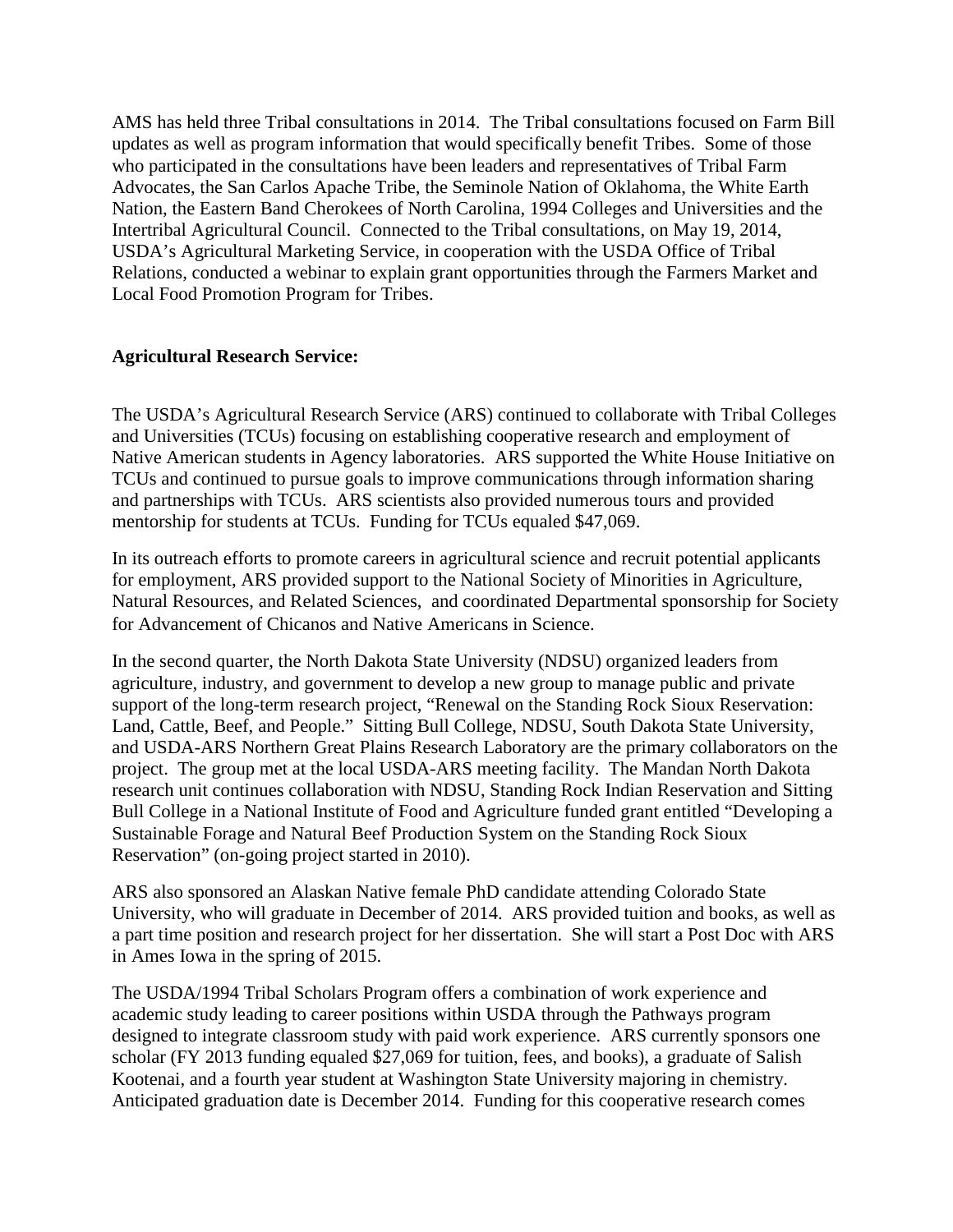from within the Agency's discretionary funds, and varies annually based on the availability of discretionary funding and the current research needs of ARS making it difficult to predict with any specificity in future years.

The ARS Outreach, Diversity, and Equal Opportunity Program Manager in Stoneville, Mississippi is working with the Tribal Council and the Education Division of the Mississippi Band of Choctaw Indians(MBCI) with attempts to provide permanent, full-time jobs for over 5,000 Tribal-member and non-Indian employees affiliated with the MBCI. The Tribe is a major contributor to the state's economy. A meeting has been scheduled with the Chief, staff, parents and students to discuss various career opportunities in agriculture.

**USDA's Economic Research Service** released a December 1, 2014, report "Measuring Access to Healthful, Affordable Food in American Indian and Alaska Native Tribal Areas (EIB-131)," which compares distances to outlets for obtaining healthy, affordable food in tribal areas to those for the general U.S. population. For example, both American Indian and Alaska Native tribal area populations are mostly rural; as a result, only 25.6 percent of all tribal area populations were 1 mile or less from a supermarket (defined as walking distance), compared with 58.8 percent of the U.S. population. This report's findings have implications for improving the health of tribal populations.

**USDA's Foreign Agriculture Service (FAS)** provided the Intertribal Agriculture Council (IAC) with \$680,220 under the Market Access Program (MAP) to support the Council's export market development activities around the world during Fiscal Year 2014. The funds are used by companies such as Swinomish Fish Company, Maniilaq Services, LLC, Spirit Lake, Aleutian-Pribilof Island Community Development Association (APICDA), Ramona Farms to market products such as wild rice, seafood, and processed products in Europe, South Asia, Japan, China and Latin America. Since 2009, FAS has provided over \$4.4 million to the Council. In 2013, the IAC had considerable success introducing Native-American foods and products to countries around the world. Over the past two years, 'Maniilaq Native Alaskan' Seafood Inc., located in Kotzebue, Alaska has continued to open and expand export markets in Europe and Asia, in large part thanks to the support of the IAC which is funded by MAP. As a result of participating in Boston Seafood, Asian Seafood, and the Brussels European Seafood shows, Maniilaq made contact with over 65 potential importers, and anticipates sales of over \$550,000 in wild salmon jerky over the next 12 months.

**USDA's National Agricultural Statistics Service (NASS)** reached out to American Indian and Alaska Native farm and ranch operators to ensure proper representation in its Census of Agriculture program. NASS published a comprehensive 2012 Census of Agriculture American Indian Reservations publication, which provided supplemental information to the 2012 Census. NASS made data available at the tribe level, providing select operation and operator data for 76 American Indian reservations. In addition, NASS also published a [document](http://agcensus.usda.gov/Publications/2012/Online_Resources/Highlights/American_Indian_Farmers/Highlights_American_Indian_Farmers.pdf) highlighting American Indian Farmers. This additional document provided data at the state level. In addition to these, NASS also published Race, Ethnicity, and Gender profiles, which provide the overview profile nationally and by state for underrepresented communities in the United States, including American Indian and Alaska Native operators.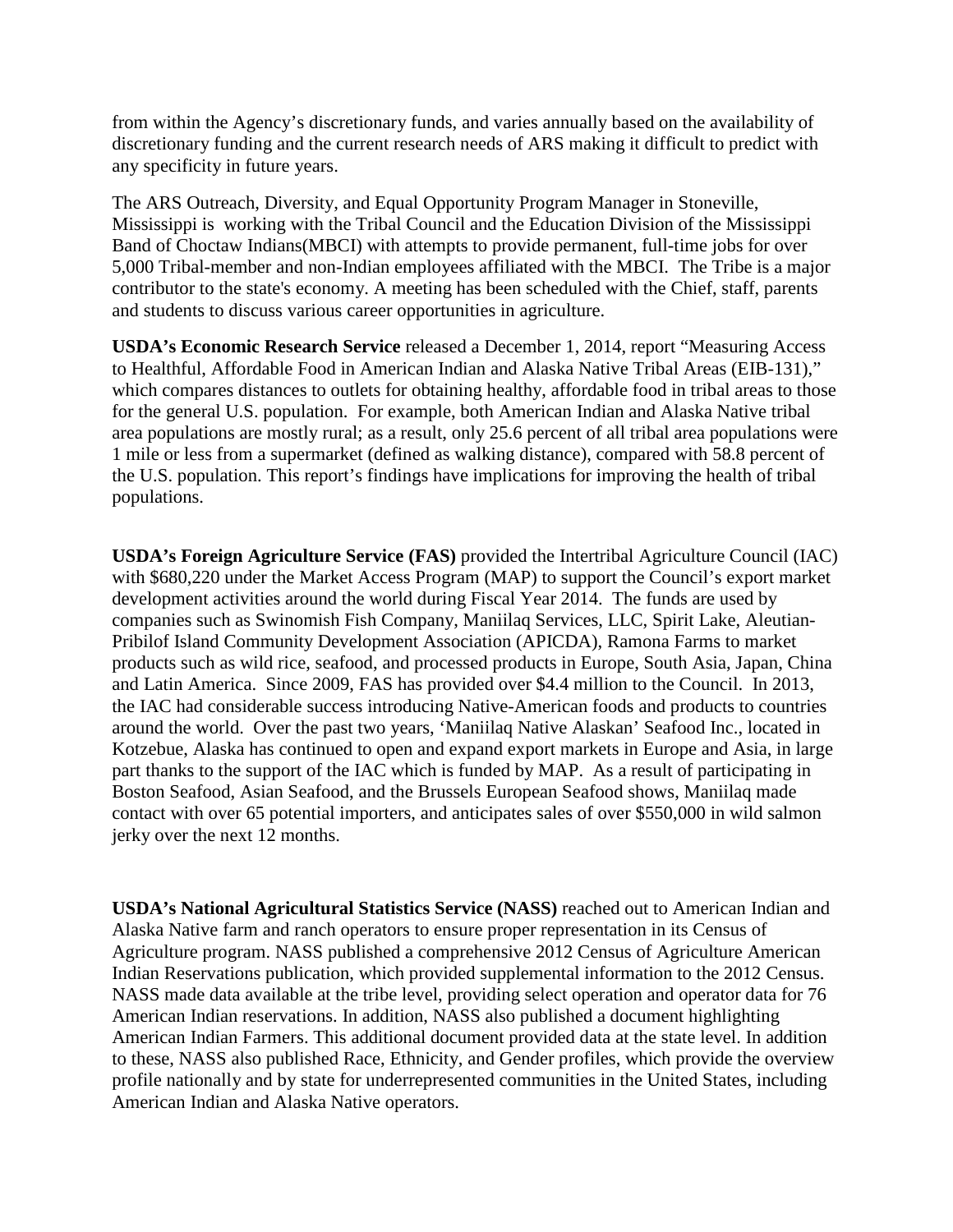**The Risk Management Agency (RMA)** provided \$280,223 in grants to partners to provide risk management training to Native American farmers and ranchers in 2014. The University of Arizona was awarded \$81,487.00 to provide risk management education for livestock producers in the Southwest on the Vegetative Index, the Whole Farm Revenue Program, and recordkeeping to improve the risk management skills and decisions made by Native American and other limited-resource livestock producers in Arizona and Nevada. Custom Ag Solutions was awarded \$99,274.00 to provide risk management education for beginning, livestock, and Native American producers in RMA's Oklahoma City Region. Red Stone Education was awarded \$99,462.00 to provide risk mitigation training for Lakota farmers and ranchers. The training delivered risk management education to approximately 270 tribal producers and 120 "future" tribal producers.

#### **Other Accomplishments:**

In the past year, the U.S. Forest Service (FS) introduced and formalized programs in support of agency/tribal partnerships. This direction will lead to at least one flagship tribal partnership in every Forest Service Region to develop and implement climate adaptation strategies for tribal lands and adjacent National Forests and Grasslands. Through increased intra- and inter-agency collaboration, these partnerships will develop new and existing opportunities to assist tribal communities in preparing for and recovering from the impacts of climate change. These partnerships will leverage an existing, coordinated effort in tribally-focused research - the Tribes and Climate Change Research Project - that incorporates traditional knowledge and western science to meet tribal natural resource needs.

The FS also developed a Tribal Research Roadmap this year - currently under final agency review - as a guide to help develop ethical and significant research partnerships that are fundamental to protecting traditional knowledge and culture, find innovative solutions to landscape scale challenges and encourage joint learning with tribes and indigenous groups on issues of common concern.

Forest Service has delivered on- ground, actionable climate science to tribes during the past year in both the Northern and Southern regions of the Nation. In the Northern Region, the Climate Change Response Framework is undertaking real-world adaptation demonstration projects and hands-on training with tribal natural resources departments on tribal lands. In the Southern Region FS scientists delivered training to tribes and contributed to a unique, multi-agency Memorandum of Understanding that will assess and preserve culturally-significant plants.

The Forest Service has been a leader in federal land management agencies in repatriation and reburials of Native American remains in partnership with Tribes and descendants. In 2013, \$143,000 was targeted for reburying human remains under the authority granted to the Forest Service through the Culture and Heritage provisions in the 2008 Farm Bill, making a large contribution toward reburying the approximately 5,000 sets of human remains repatriated through the Forest Service's compliance with the Native American Graves Protection and Repatriation Act.

This year, USDA began reviewing applications for the Ombudsman position created by the *Keepseagle* Settlement. The USDA Office of Tribal Relations and the Intertribal Agriculture